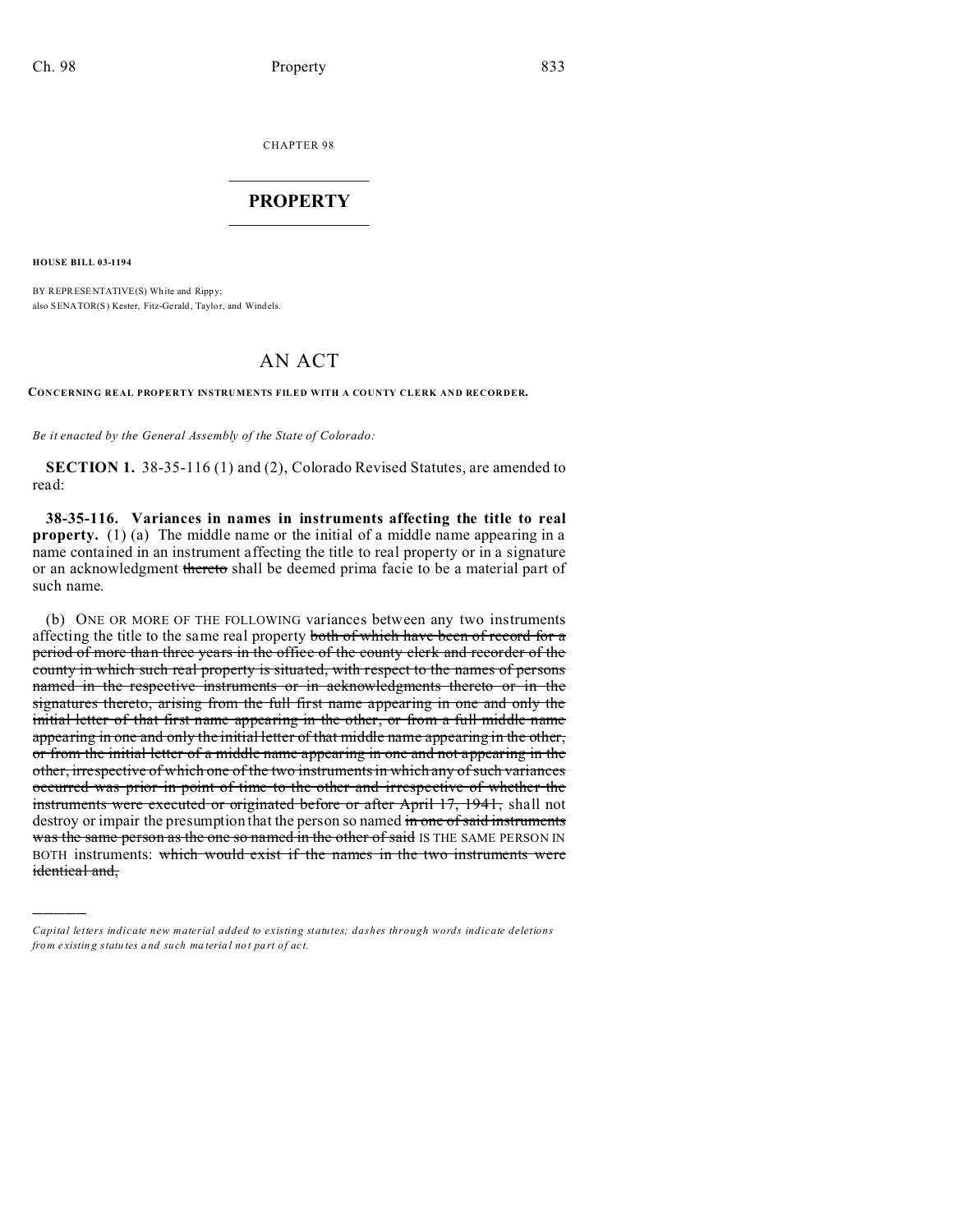(I) THE FULL FIRST NAME APPEARING IN ONE AND ONLY THE INITIAL LETTER OF THAT FIRST NAME APPEARING IN THE OTHER;

(II) A FULL MIDDLE NAME APPEARING IN ONE AND ONLY THE INITIAL LETTER OF THAT MIDDLE NAME APPEARING IN THE OTHER;

(III) THE INITIAL LETTER OF A MIDDLE NAME APPEARING IN ONE AND NOT APPEARING IN THE OTHER; OR

(IV) A FULL MIDDLE NAME APPEARING IN ONE AND NOT APPEARING IN THE OTHER.

(c) In spite of any such A variance DESCRIBED IN PARAGRAPH (b) OF THIS SUBSECTION  $(1)$ , the person so named in one of the said two BOTH instruments shall be presumed to be the same person as the one so named in the other until such time as the contrary appears, and until such time, either or both of such instruments, or the record thereof OF SUCH INSTRUMENTS, or A certified copy of the record thereof OF SUCH INSTRUMENTS shall be admissible in evidence in the same manner as though the names in the two instruments were identical.

(2) Variances between any two instruments affecting the title to the same real property, both of which have been of record for a period of more than twenty years in the office of the county clerk and recorder of the county in which such real property is situated, with respect to the names of persons named in the respective instruments or in acknowledgments thereto or in the signatures thereto arising from a combination of any two of the following three variances, to wit: The full first name appearing in one and only the initial letter of that first name appearing in the other; a full middle name appearing in one and only the initial letter of that middle name appearing in the other; and the initial letter of a middle name appearing in one and not appearing in the other, irrespective of which one of the two instruments in which such combination of variances occurred was prior in point of time to the other and irrespective of whether the instruments were executed or originated before or after April 17, 1941, shall not destroy or impair the presumption that the person so named in one of said instruments was the same person as the one so named in the other of said instruments which would exist if the names in the two instruments were identical, and in spite of such combination of variances, the person so named in one of said two instruments shall be presumed to be the same person as the one so named in the other until such time as the contrary appears, and until such time, either or both of such instruments or the record thereof or certified copy of the record thereof shall be admissible in evidence in the same manner as though the names in the two instruments were identical.

**SECTION 2.** 38-35-107, Colorado Revised Statutes, is amended to read:

**38-35-107. Recitals in deeds prima facie evidence - when.** All recitals contained in deeds, powers of attorney, agreements, or other instruments in writing conveying, encumbering, or affecting title to real property which THAT have remained of record in the office of the county clerk and recorder of the county where the real property affected is situated for a period of twenty years shall be accepted and received as prima facie evidence of the facts recited therein. This section shall not apply to the recitals, exceptions, and reservations described in section 38-35-108 AND AFFIDAVITS DESCRIBED IN SECTION 38-35-109 (5).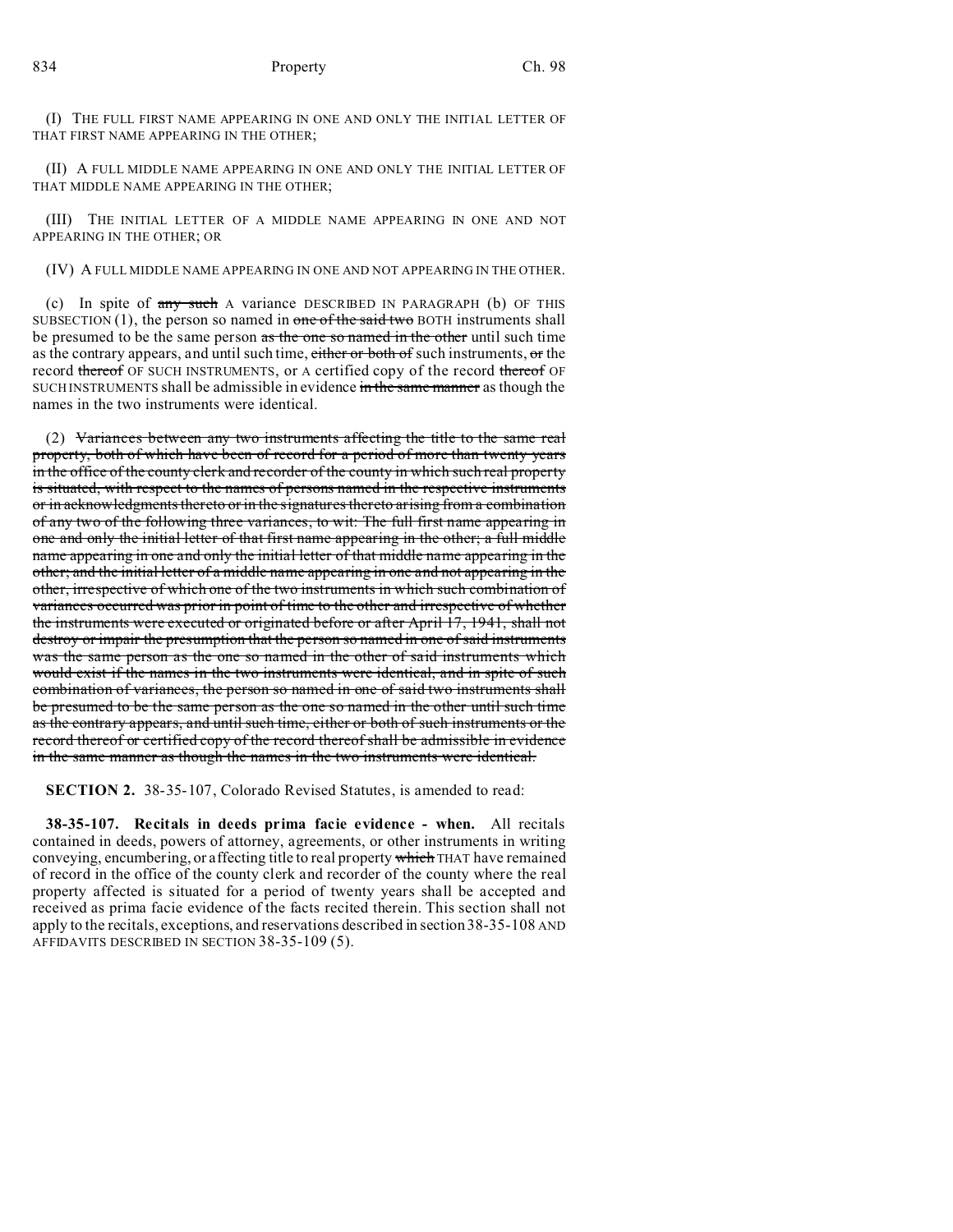**SECTION 3.** 38-35-109, Colorado Revised Statutes, is amended BY THE ADDITION OF A NEW SUBSECTION to read:

**38-35-109. Instrument may be recorded - validity of unrecorded instruments - liability for fraudulent documents.** (5) (a) AN AFFIDAVIT, EXECUTED UNDER PENALTY OF PERJURY, STATING FACTS ENUMERATED UNDER PARAGRAPH (b) OF THIS SUBSECTION (5) AND MADE BY A PERSON WHO HAS ACTUAL KNOWLEDGE OF, AND IS COMPETENT TO TESTIFY IN A COURT OF COMPETENT JURISDICTION ABOUT, THE FACTS IN SUCH AFFIDAVIT MAY AFFECT THE TITLE TO REAL PROPERTY WITHIN THE STATE AND MAY BE RECORDED IN THE OFFICE OF THE COUNTY CLERK AND RECORDER IN THE COUNTY IN WHICH THE REAL PROPERTY IS SITUATED.

(b) WHEN RECORDED, AN AFFIDAVIT AS DESCRIBED IN PARAGRAPH (a) OF THIS SUBSECTION (5), OR A CERTIFIED COPY OF SUCH AFFIDAVIT, SHALL CONSTITUTE PRIMA FACIE EVIDENCE OF ONE OR MORE OF THE FOLLOWING FACTS:

(I) THE NAME, AGE, IDENTITY, RESIDENCE, OR SERVICE IN THE ARMED FORCES OF ANY PARTY;

(II) WHETHER THE LAND EMBRACED IN ANY CONVEYANCE OR ANY PART OF SUCH LAND OR RIGHT THEREIN HAS BEEN IN THE ACTUAL POSSESSION OF ANY PARTY OR PARTIES WITHIN THE CHAIN OF TITLE;

(III) IF FURNISHED BY A REGISTERED SURVEYOR, A STATEMENT OR SURVEY THAT RECONCILES CONFLICTS AND AMBIGUITIES IN DESCRIPTIONS OF LAND IN RECORDED INSTRUMENTS;

(IV) A SCRIVENER'S ERROR.

(c) AN AFFIDAVIT FILED UNDER THIS SUBSECTION (5) SHALL STATE THAT THE AFFIANT HAS ACTUAL KNOWLEDGE OF, AND IS COMPETENT TO TESTIFY TO THE FACTS IN THE AFFIDAVIT AND SHALL INCLUDE A DESCRIPTION OF THE LAND, THE TITLE THAT MAY BE AFFECTED BY FACTS STATED IN SUCH AFFIDAVIT, A REFERENCE TO AN INSTRUMENT OF RECORD CONTAINING SUCH DESCRIPTION, THE NAME OF THE PERSON APPEARING BY THE RECORD TO BE THE OWNER OF SUCH LAND AT THE TIME OF THE RECORDING OF THE AFFIDAVIT, AND AN ACKNOWLEDGMENT THAT THE AFFIANT IS TESTIFYING UNDER PENALTY OF PERJURY. THE RECORDER SHALL INDEX THE AFFIDAVIT IN THE NAME OF THE RECORD OWNER.

**SECTION 4. Effective date - applicability.** (1) This act shall take effect at 12:01 a.m. on the day following the expiration of the ninety-day period after final adjournment of the general assembly that is allowed for submitting a referendum petition pursuant to article V, section 1 (3) of the state constitution; except that, if a referendum petition is filed against this act or an item, section, or part of this act